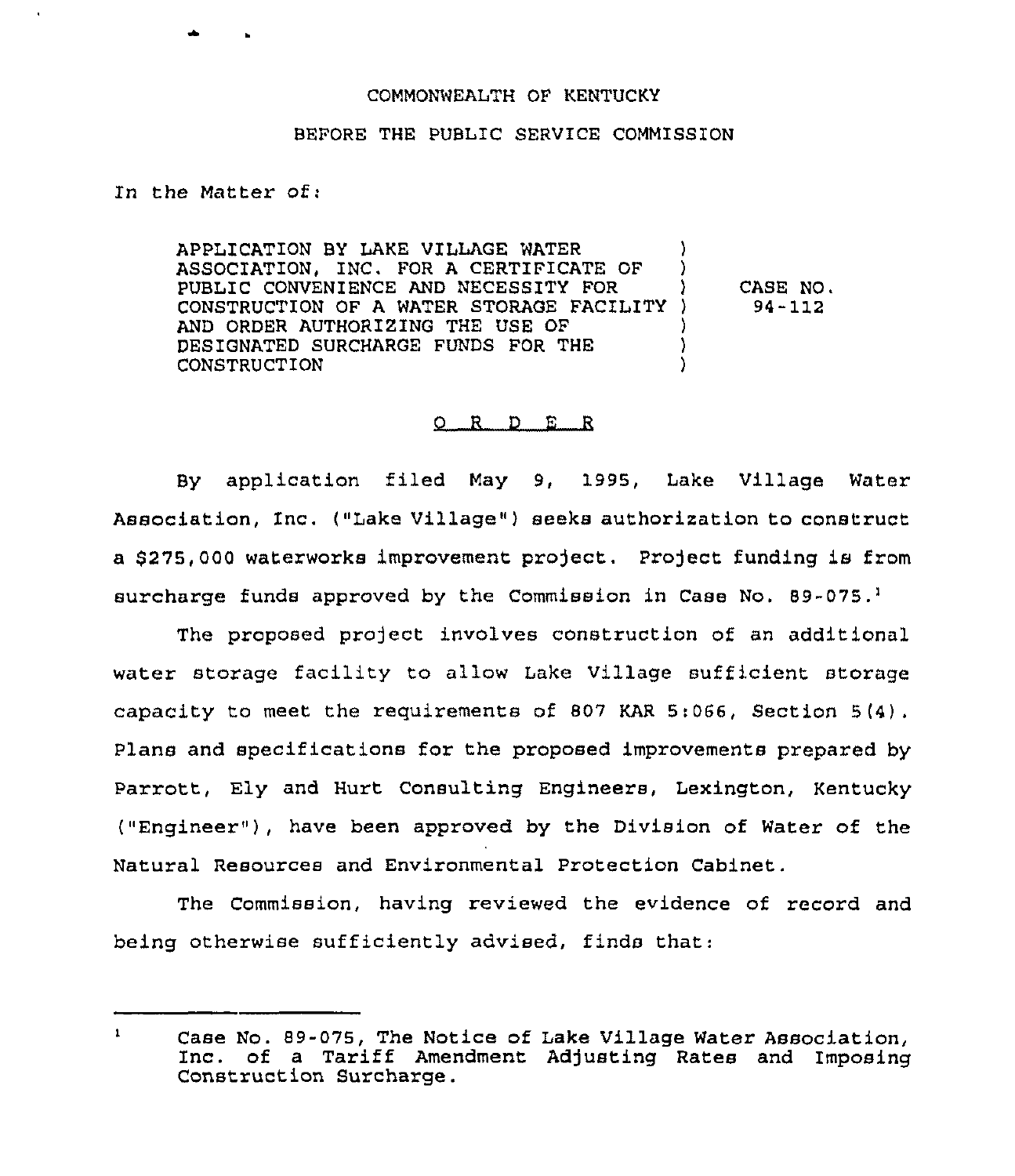I, Public convenience and necessity require that the construction proposed be performed to provide sufficient storage capacity to meet the needs of Lake Village's customers. <sup>A</sup> Certificate of Public Convenience and Necessity should be granted.

2, The proposed construction consists of a 208,000-gallon water storage tank and related appurtenances. After allowances are made for fees, contingencies, and other indirect costs, the total cost of this project is approximately \$275,000.

3, I,ake Village should monitor the adequacies of the expanded water distribution system after construction. If the level of service is inadequate or declining or the pressure to any customer is outside the requirements of 807 KAR 5:066, Section 5(1), Lake Village should take immediate action to maintain the level of service in conformance with the regulations of the Commission.

4, Lake Village should only install fire hydrants which comply with the requirements of 807 KAR 5:066, Section 10(2) (b) .

5, Lake Village should obtain approval from the Commission prior to performing any additional construction not expressly authorised by this Order.

6. Any deviation from the construction approved should be undertaken only with the prior approval of the Commission.

7. Lake Village should furnish Bid Tabulations and the Final Engineering Report within 45 days of the bid opening date.

8. Lake Village should furnish documentation of the total costs of this project including the cost of construction and all

-2-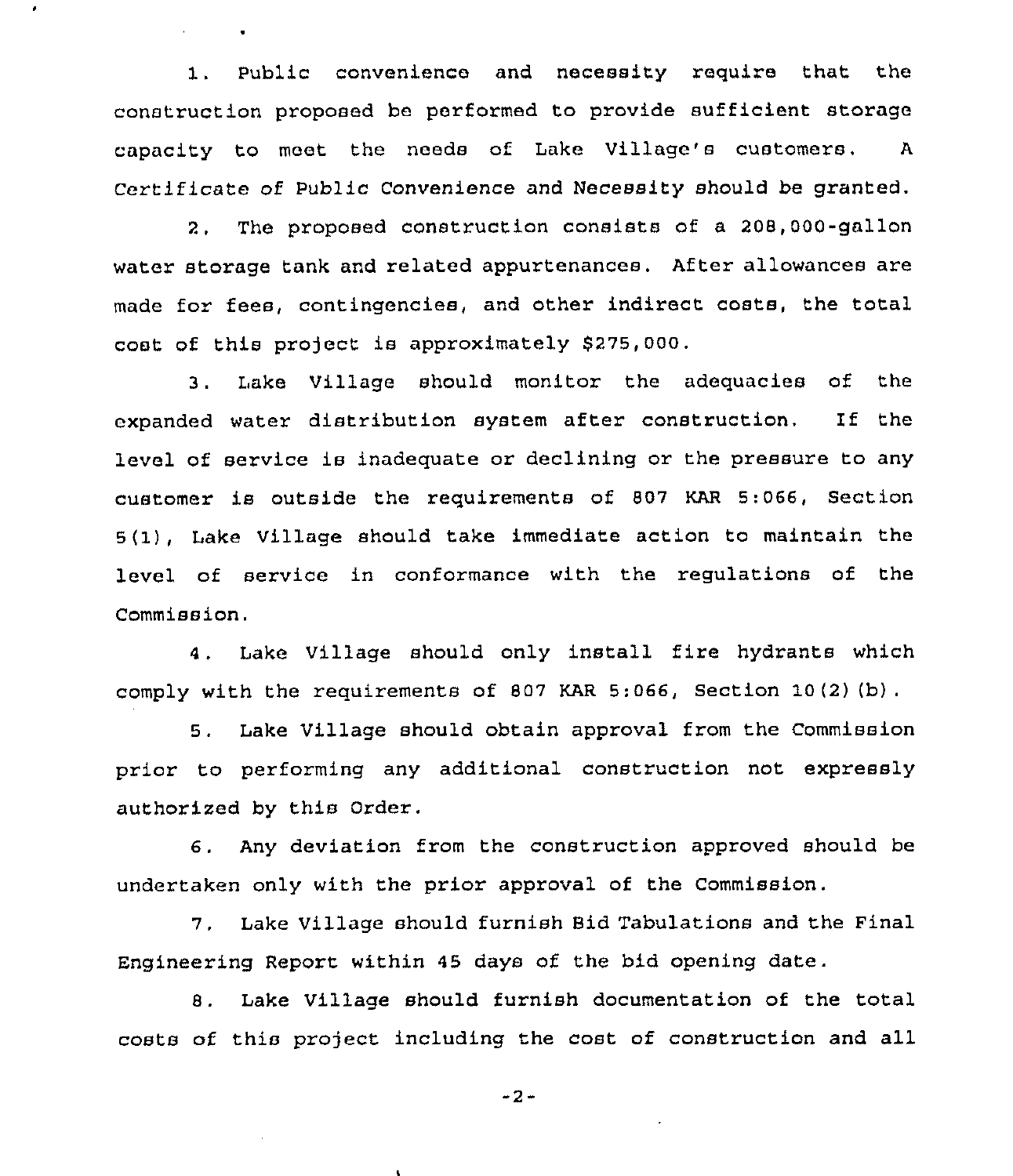other capitalized costs (engineering, legal, administrative, etc.) within 60 days of the date that construction is substantially completed. Construction costs should be classified into appropriate plant accounts in accordance with the Uniform System of Accounts for Water Utilities prescribed by the Commission.

9. Lake Village should require construction to be inspected under the general supervision of a professional engineer with a Kentucky registration in civil or mechanical engineering, to ensure that the construction work is done in accordance with the contract drawings and specifications and in conformance with the best practices of the construction trades involved in the project.

10. Lake Village should furnish, within 60 days of the date of substantial completion of this construction, a copy of "asbuilt" drawings and a signed statement of the Engineer that the construction has been satisfactorily completed in accordance with the contract plans and specifications.

11. Lake Village filed a motion to recuse a member of the Commission Staff from participation in this case alleging, inter alia, that bias had been demonstrated. As the Commission is approving the project as requested by Lake Village, the motion is now moot.

IT IS THEREFORE ORDERED that:

1. Lake Village be and it hereby is granted <sup>a</sup> Certificate of Public Convenience and Necessity to proceed with the proposed construction project as set forth in the drawings and specifications of record herein.

 $-3-$